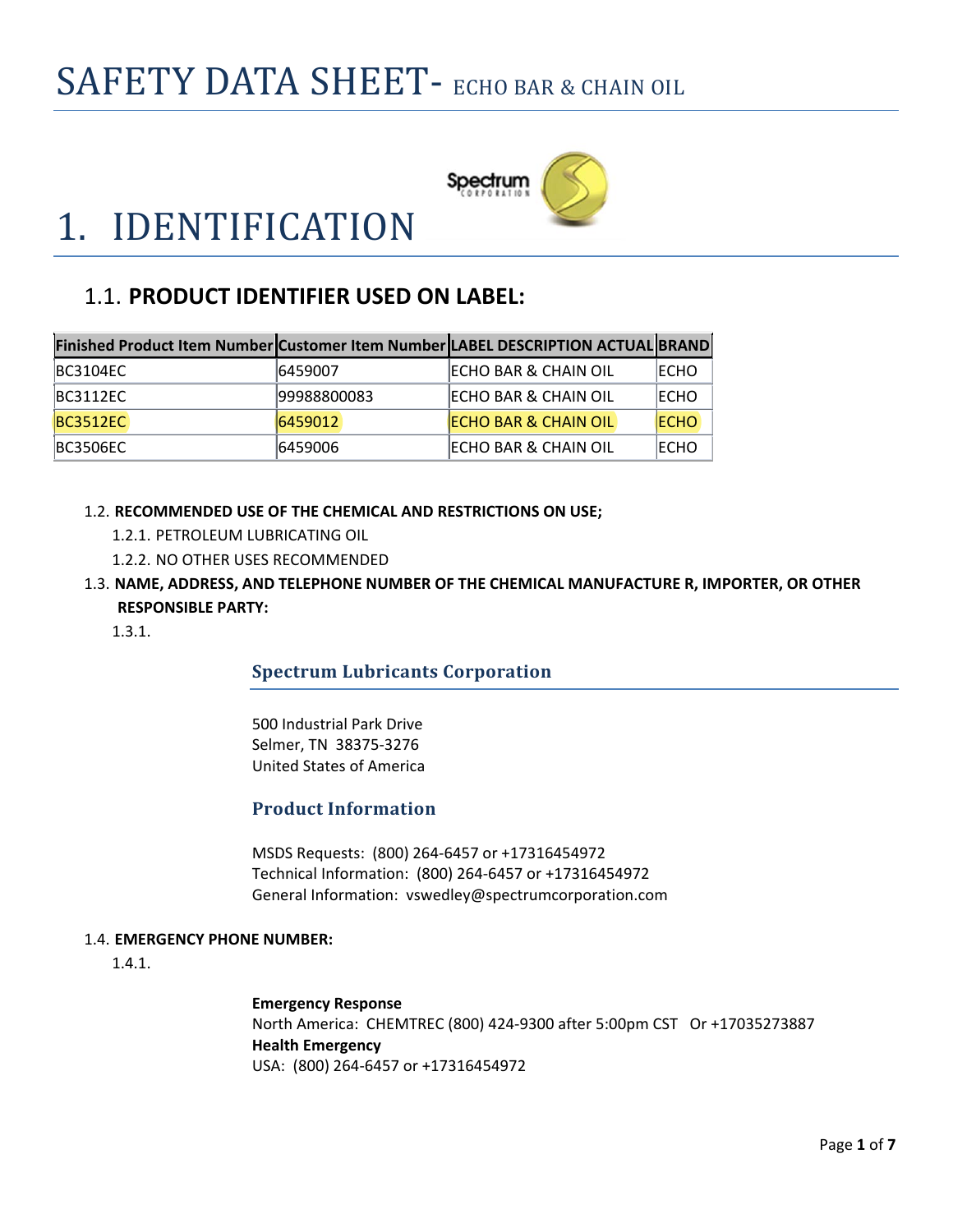# 2. HAZARD(S) IDENTIFICATION

#### 2.1. **CLASSIFICATION OF THE CHEMICAL IN ACCORDANCE WITH PARAGRAPH (d) of §1910.1200:**

2.1.1. Acute Inhalation Category 4

2.2. **Signal Word:**

2.2.1. Warning

2.3. **Symbol:**



#### 2.4. **Hazard Statements:**

2.4.1. Harmful if Inhaled

2.5. **Precautionary Statements:**

#### 2.5.1. Prevention:

- 2.5.1.1. Avoid breathing mists and spray.
- 2.5.1.2. Use only outdoors or in a well‐ventilated area.

#### 2.5.2. Response:

2.5.2.1. If inhaled: Remove person to fresh air and keep comfortable for breathing.

2.5.2.2. Call a poison center/doctor if you feel unwell.

# 3. Composition/ information on ingredients

3.1. **The chemical name and concentration (exact percentage) or concentration ranges of all ingredients which are classified as health hazards in accordance with paragraph (d) of §1910.1200**

3.1.1.

| <b>COMPONENTS</b>                                          | <b>CAS Number</b> | <b>EU Number</b> | Concentration<br>(%) |
|------------------------------------------------------------|-------------------|------------------|----------------------|
| Petroleum distillates,<br>hydrotreated heavy<br>naphthenic | 64742-52-5        | 265-155-0        | 75-95                |
| Residual Oils,<br>hydrotreated<br>(petroleum)              | 64742-57-0        | 265-160-8        | $5 - 25$             |

### 4. FIRST AID MEASURES

#### 4.1.

| Skin: | Wash skin with soap and warm water. Wash clothing before re-use.        |
|-------|-------------------------------------------------------------------------|
| Eye:  | If splashed into eyes flush eyes with clear water for five (5) minutes. |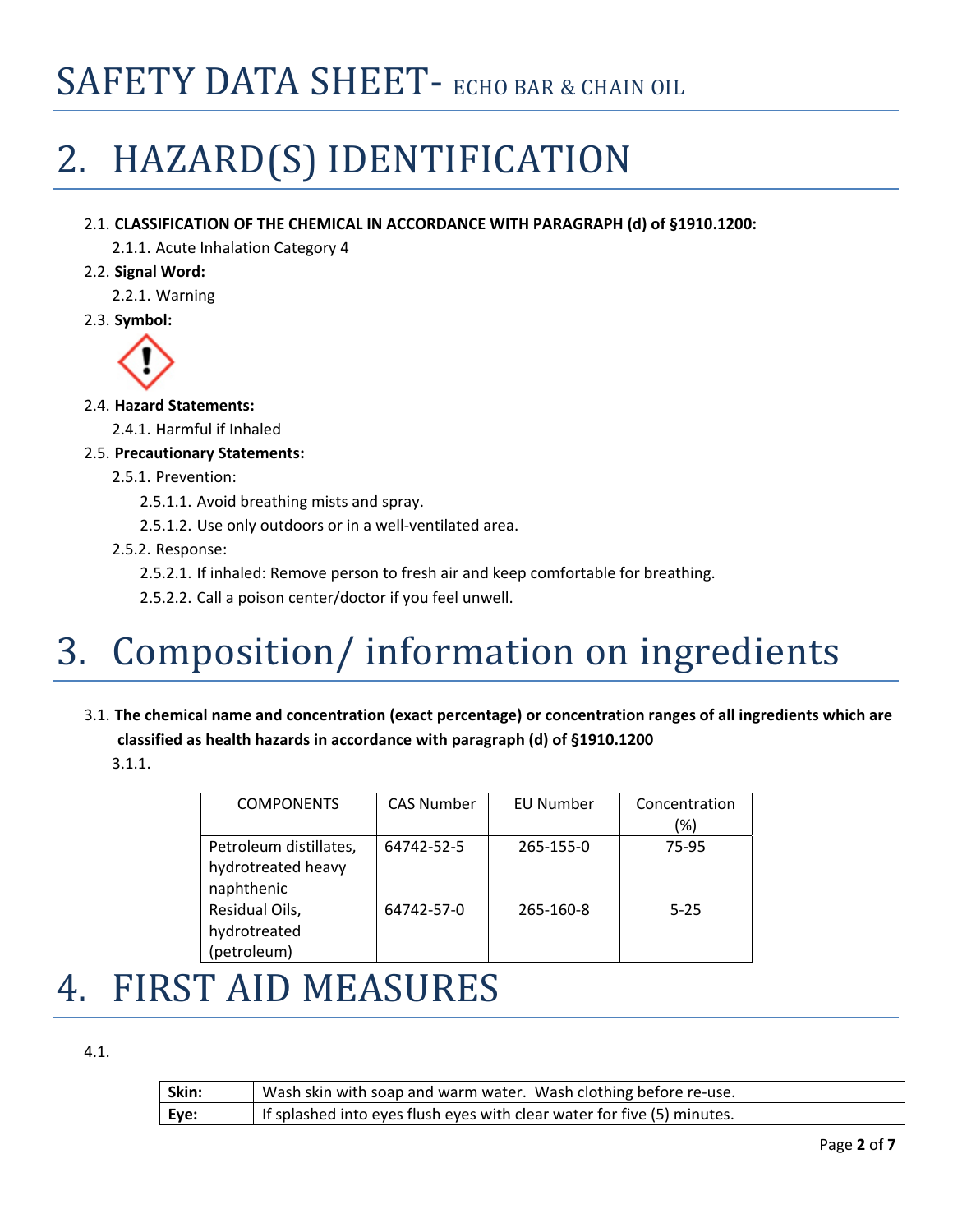| <b>Inhalation:</b> Remove person to fresh air and keep comfortable for breathing. Call a poison |  |
|-------------------------------------------------------------------------------------------------|--|
| center/doctor if you feel unwell                                                                |  |
| <b>Ingestion:</b>   If ingested, do not induce vomiting. Call a physician.                      |  |

### 5. FIRE FIGHTING MEASURES

5.1. **Flash Point:** 425°F (218.3°C)

#### 5.2. **Protective Equipment/Fire Fighting Instructions:**

5.2.1. For fires involving this material, do not enter any enclosed or confined fire space without proper protective equipment, including self‐contained breathing apparatus.

#### 5.3. **Extinguishing Media:**

- 5.3.1. Use water fog, foam, dry chemical or carbon dioxide ( $CO<sub>2</sub>$ ) to extinguish flames.
- 5.4. **Special Firefighting Procedures:**
	- 5.4.1. Cool exposed containers with water spray.
- 5.5. **Unusual Fire and Explosion Hazards:**

5.5.1. Pressure increase in over heated closed containers. Cool containers with water spray.

# **6. ACCIDENTAL RELEASE MEASURES**

#### 6.1. **Spill Procedures:**

6.1.1. Remove ignition sources. Recover Liquid. Add absorbent to spill area. Ventilate confined spaces. Advise authorities if product enters sewers, etc.

#### 6.2. **Waste Disposal:**

6.2.1. Assure conformity with applicable disposal regulations. Dispose of absorbed material at approved waste site

#### 6.3. **Precautionary Measures:**

- 6.3.1. Do not get in eyes, on skin, or on clothing. Do not taste or swallow. Wash thoroughly after handling.
- 6.3.2. Avoid contaminating soil or releasing this material into sewage and drainage systems and bodies of water.

### **7. HANDLING AND STORAGE**

#### 7.1. **HANDLING**

7.1.1. Empty containers retain product residue (solid, liquid, and/or vapor) and can be dangerous. Do not pressurize, cut, weld, braze, solder, drill, grind, or expose such containers to heat, flame, sparks, static electricity, or other sources of ignition. They may explode and cause injury or death. Empty containers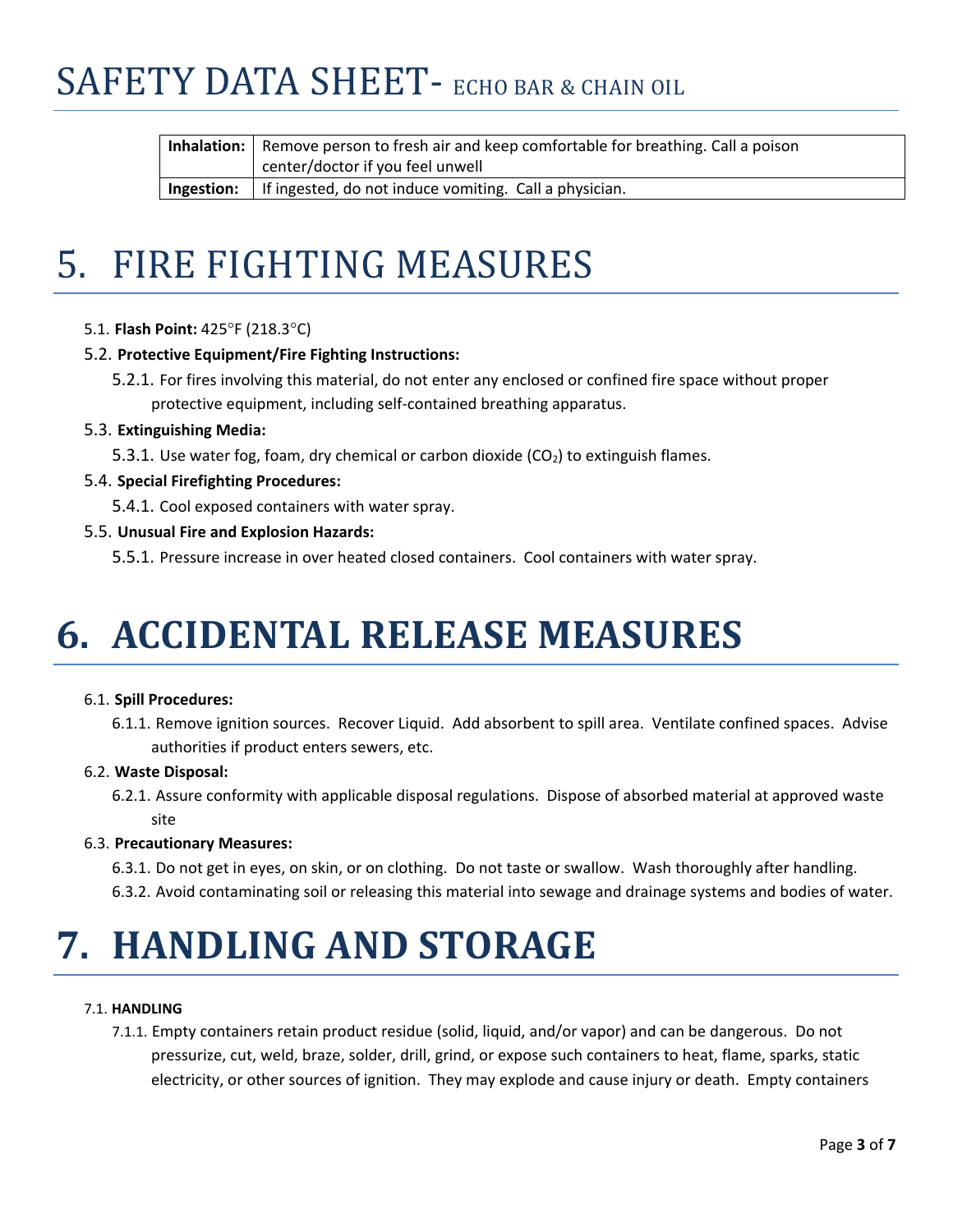should be completely drained, properly closed, and promptly returned to a drum re‐conditioner or disposed of properly.

#### 7.2. **STORAGE**

7.2.1. Keep container closed when not in use. Do not store with strong oxidizing agents. Do not store at elevated temperatures.

# **8. EXPOSURE CONTROLS/ PERSONAL PROTECTION**

#### 8.1. **Component Exposure Limits:**

- 8.1.1. Petroleum distillates, hydrotreated heavy naphthenic
	- 8.1.1.1. ACGIH TLV: 5mg/m<sup>3</sup> (oil mist) TWA
	- 8.1.1.2. OSHA PEL: 5mg/m<sup>3</sup> (oil mist) TWA
- 8.1.2. Residual oils, hydrotreated (petroleum)
	- 8.1.2.1. ACGIH TLV: 5mg/m<sup>3</sup> (oil mist) TWA
	- 8.1.2.2. OSHA PEL: 5mg/m<sup>3</sup> (oil mist) TWA

#### 8.2. **Engineering Controls:**

8.2.1. Ventilate as needed to comply with exposure limit

#### 8.3. **Eye Protection:**

- 8.3.1. Use goggles/face shield to avoid eye contact
- 8.4. **Glove Protection:**
	- 8.4.1. Use impervious gloves to avoid repeated/prolonged skin contact.
- 8.5. **Work/Hygienic Practices:**
	- 8.5.1. If clothing becomes contaminated, change to fresh clean clothing. Do not wear until thoroughly laundered.

### 9. PHYSICAL AND CHEMICAL PROPERTIES

| 9.1. Appearance/Odor:                 | Amber colored liquid with<br>mild hydrocarbon odor. | 9.2. Odor Threshold:             | No data available |
|---------------------------------------|-----------------------------------------------------|----------------------------------|-------------------|
| $9.3.$ pH:                            | No data available                                   | 9.4. Boiling Point:              | Wide range        |
| 9.5. Melting Point:                   | No data available                                   | $9.6.$ Solubility ( $H20$ ):     | Negligible        |
| 9.7. Specific Gravity:                | $0.9194 \ @ 15.6^{\circ}$ C                         | 9.8. Density:                    | $7.622$ lbs/gal   |
| 9.9. Octanol/H <sub>2</sub> 0 Coeff.: | No data available                                   | 9.10. Evaporation Rate (BUAC=1): | $\leq 1$          |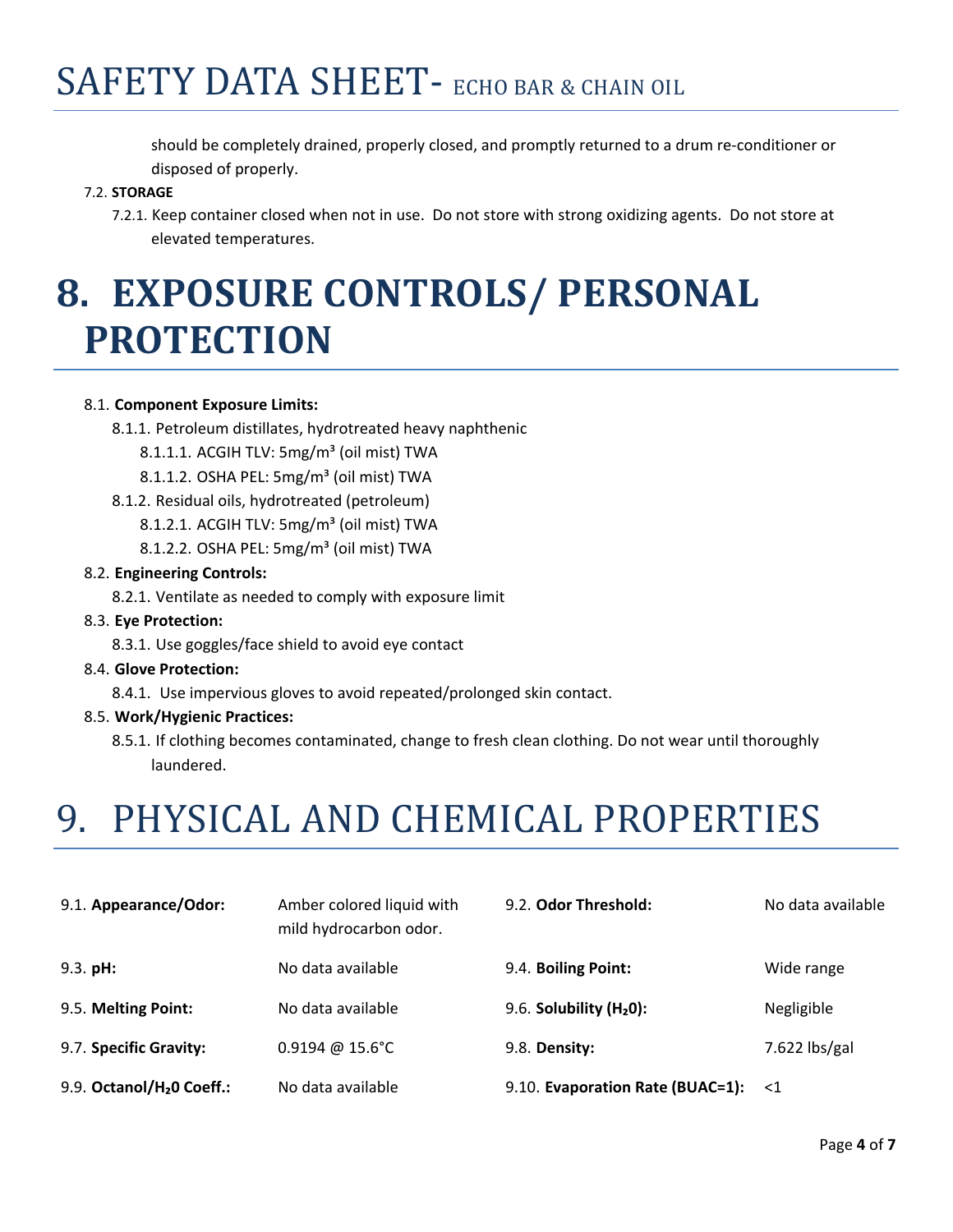| 9.11. Molecular Weight:          | No data available               | 9.12. Decompostion Temp:        | No data available                 |
|----------------------------------|---------------------------------|---------------------------------|-----------------------------------|
| 9.13. Auto Ignition:             | No data available               | 9.14. Lower Flammability Limit: | No data available                 |
| 9.15. Flash Point:               | $425^{\circ}F$                  | 9.16. Upper Flammability Limit: | No data available                 |
| 9.17. Vapor Density (Air=1):     | >1                              | 9.18. Vapor Pressure:           | $\leq$ 1mmHg @ 20 $\degree$ C     |
| $9.19.$ VOC:                     | Nill                            | 9.20. Flammability Class:       | Not classified                    |
| 9.21. Viscosity @ $40^{\circ}$ C | 146cSt (146 mm <sup>2</sup> /s) | 9.22. Viscosity @ 100°C         | 10.3cSt (10.3 mm <sup>2</sup> /s) |

### 10.STABILITY AND REACTIVITY

#### 10.1. **Reactivity**:

10.1.1. Material does not pose a significant reactivity hazard.

#### 10.2. **Chemical Stability:**

10.2.1. Stable

#### 10.3. **Incompatibility/Conditions to avoid:**

10.3.1. Avoid strong oxidants

10.4. **Possibility of Hazardous Reactions:**

10.4.1. Will not undergo hazardous polymerization.

#### 10.5. **Hazardous Decomposition Products:**

10.5.1. Partial burning produces fumes, smoke and carbon monoxide

### 11. TOXICOLOGY INFORMATION

#### 11.1. **Likely Routes of Exposure:**

11.1.1. Ingestion, Inhalation, Eye contact, Skin contact.

#### 11.2. **Acute Effects:**

11.2.1. Inhalation: Harmful if inhaled. May cause respiratory irritation.

- 11.2.2. Eye Contact: Expected to be minimal/no eye irritation.
- 11.2.3. Skin Contact: Expected to be minimal/no skin irritation.

11.2.4. Ingestion: Expected to be low ingestion hazard.

#### 11.3. **Component Data/ Analysis**

11.3.1. Petroleum distillates, hydrotreated heavy naphthenic:

- 11.3.1.1. Oral (LD50) (Rat): Acute: >5000 mg/kg
- 11.3.1.2. Inhalation (LC50) (Rat): Acute: 2.18 mg/l (4hr)
- 11.3.1.3. Dermal (LD50) (Rabbit): >2000 mg/kg
- 11.3.2. Residual Oils, hydrotreated (petroleum)

11.3.2.1. Oral (LD50) (Rat): Acute: >5000 mg/kg

- 11.3.2.2. Inhalation (LC50) (Rat): Acute: 2.18 mg/l (4hr)
- 11.3.2.3. Dermal (LD50) (Rabbit): >2000 mg/kg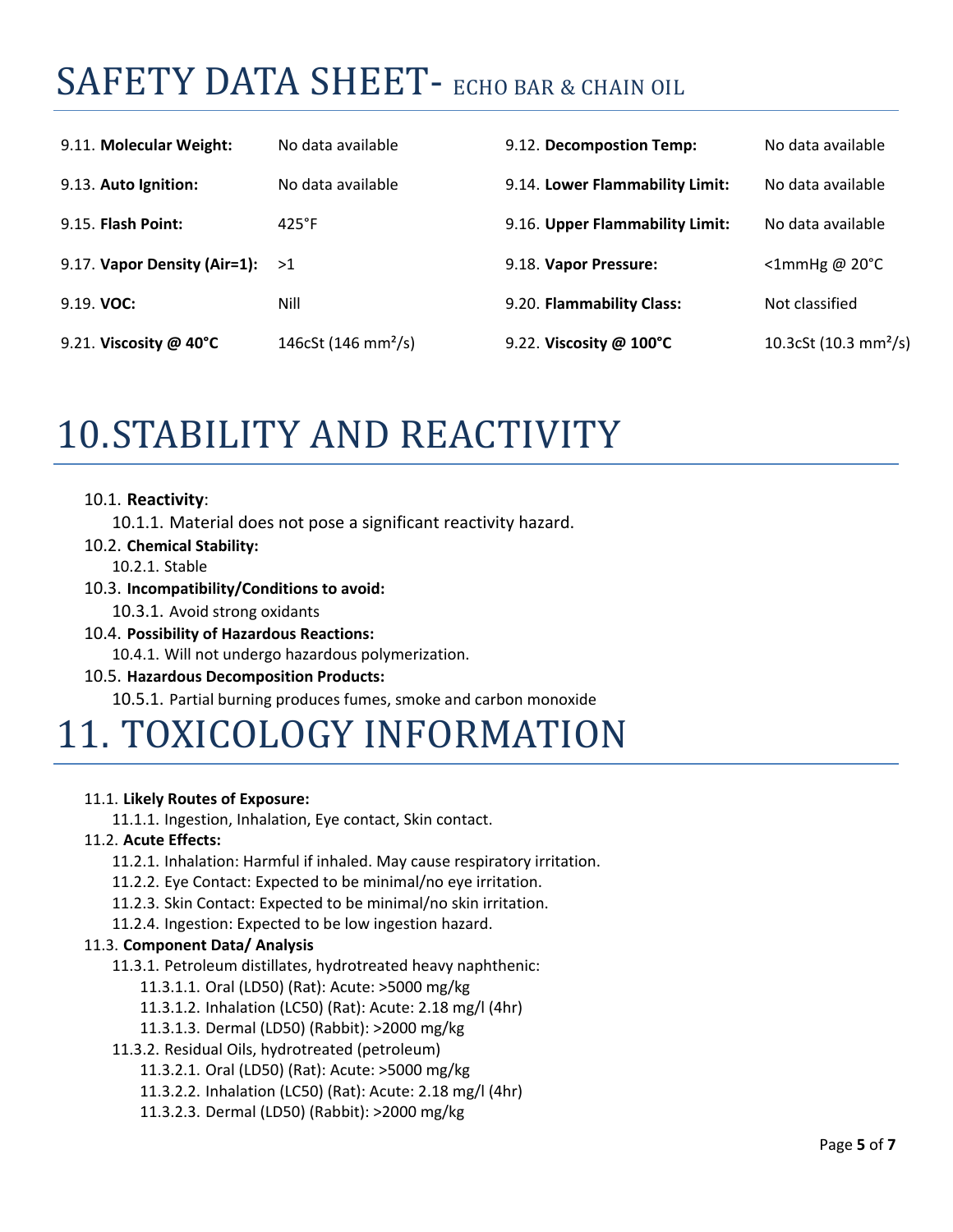#### 11.4. **Sensitization:**

11.4.1. Based on best current information, there are no known human effects.

#### 11.5. **Carcinogenicity:**

11.5.1. There is no known information on carcinogenic components.

#### 11.6. **Mutagenicity:**

11.6.1. Not expected to be mutagenicity.

#### 11.7. **Reproductive Toxicity:**

11.7.1. Based on best current information, there are no known human effects.

#### 11.8. **Teratogenicity:**

11.8.1. Based on best current information, there are no known human effects.

### 12. ECOLOGICAL INFORMATION

#### 12.1. **Ecotoxicity**

12.1.1. An environmental fate analysis is not available for this specific product. Plants and animals may experience harmful or fatal effects when coated with petroleum products. Petroleum‐based (mineral) lubricating oils normally will float on water. In stagnant or slow‐flowing waterways, an oil layer can cover a large surface area. As a result, this oil layer might limit or eliminate natural atmospheric oxygen transport into the water. With time, if not removed, oxygen depletion in the waterway may be sufficient to cause a fish kill or create an anaerobic environment.

#### 12.2. **Environmental Fate**

12.2.1. Analysis for ecological effects has not been conducted on this product. However, if spilled, this product and any contaminated soil or water may be harmful to human, animal, and aquatic life. Also, the coating action associated with petroleum and petroleum products can be harmful or fatal to aquatic life and waterfowl.

### 13. DISPOSAL CONSIDERATIONS

#### 13.1. **Waste Disposal**:

13.1.1. Assure conformity with applicable disposal regulations. Dispose of absorbed material at approved waste site.

### 14.TRANSPORTATION INFORMATION

**The shipping description below may not represent requirements for all modes of transportation, shipping methods or locations outside of the United States.**

#### 14.1. **ROAD AND RAIL**

14.1.1. DOT: NOT REGULATED

#### 14.2. **VESSEL**

14.2.1. IMDG: NOT REGULATED

#### 14.3. **AIR**

14.3.1. IATA: NOT REGULATED

### 15. REGULATORY INFORMATION